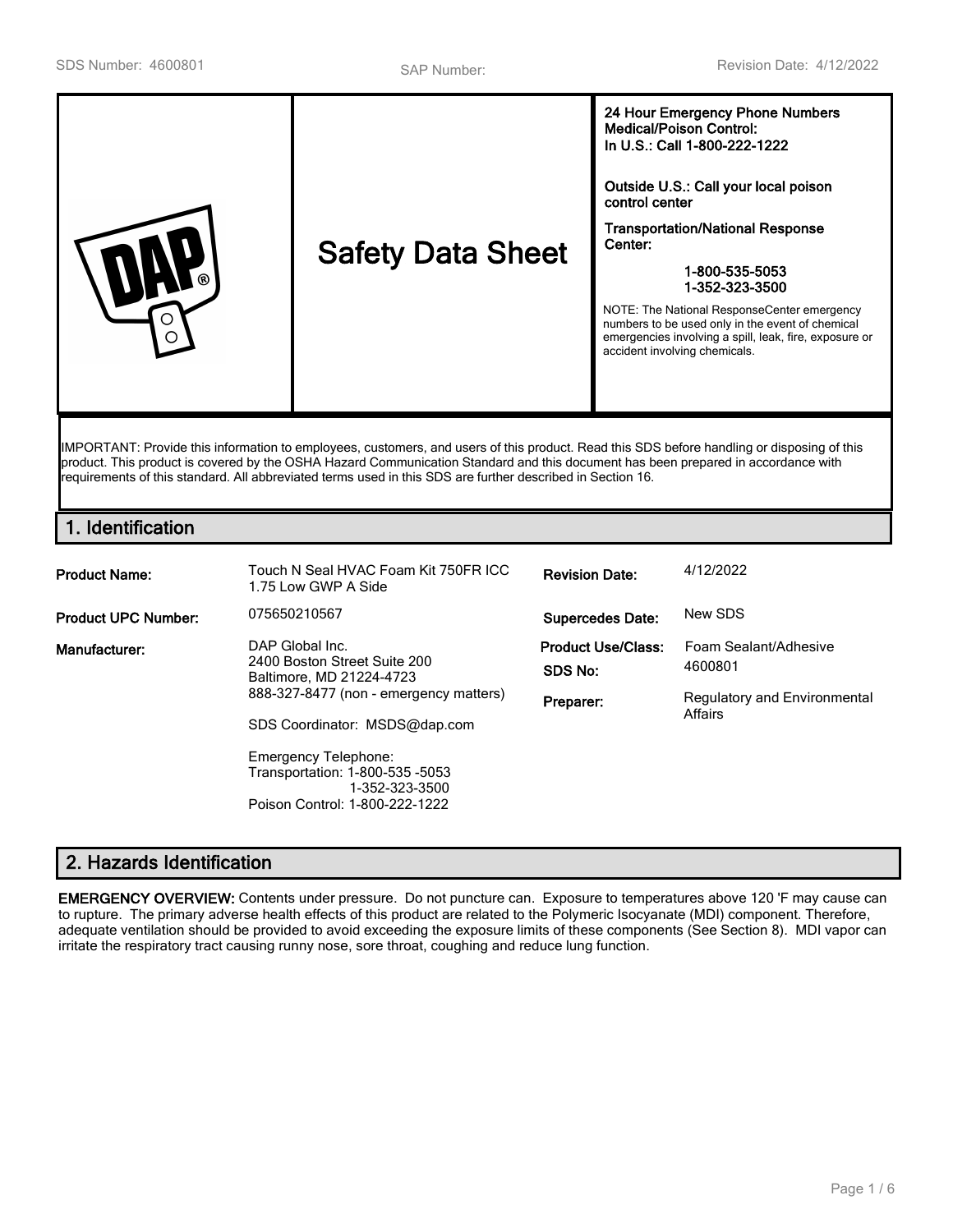### **GHS Classification**

Acute Tox. 4 Inhalation, Carc. 2, Eye Irrit. 2, Gas under Pressure, Comp. Gas, Resp. Sens. 1, Skin Irrit. 2, Skin Sens. 1, STOT RE 2, STOT SE 3 RTI

**Symbol(s) of Product**



**Signal Word**

Danger

## **GHS HAZARD STATEMENTS**

| <b>Compressed Gas</b>                     | H <sub>280</sub>                                                 | Contains gas under pressure; may explode if heated.                                    |  |
|-------------------------------------------|------------------------------------------------------------------|----------------------------------------------------------------------------------------|--|
| Skin Irritation, category 2               | H315                                                             | Causes skin irritation.                                                                |  |
| Skin Sensitizer, category 1               | H317                                                             | May cause an allergic skin reaction.                                                   |  |
| Eye Irritation, category 2                | H319                                                             | Causes serious eye irritation.                                                         |  |
| Acute Toxicity, Inhalation, category 4    | H332                                                             | Harmful if inhaled.                                                                    |  |
| Respiratory Sensitizer, category 1        | H334                                                             | May cause allergy or asthma symptoms or breathing difficulties if inhaled.             |  |
| STOT, single exposure, category 3, RTI    | H335                                                             | May cause respiratory irritation.                                                      |  |
| Carcinogenicity, category 2               | H351                                                             | Suspected of causing cancer.                                                           |  |
| STOT, repeated exposure, category 2       | H373                                                             | May cause damage to organs through prolonged or repeated exposure.                     |  |
| <b>GHS LABEL PRECAUTIONARY STATEMENTS</b> |                                                                  |                                                                                        |  |
| P201                                      |                                                                  | Obtain special instructions before use.                                                |  |
| P260                                      |                                                                  | Do not breathe dust/fume/gas/mist/vapours/spray.                                       |  |
| P264                                      |                                                                  | Wash thoroughly after handling.                                                        |  |
| P271                                      |                                                                  | Use only outdoors or in a well-ventilated area.                                        |  |
| P272                                      |                                                                  | Contaminated work clothing should not be allowed out of the workplace.                 |  |
| P280                                      |                                                                  | Wear protective gloves/protective clothing/eye protection/face protection.             |  |
| P281                                      | Use personal protective equipment as required.                   |                                                                                        |  |
| P284                                      | [In case of inadequate ventilation] wear respiratory protection. |                                                                                        |  |
| P302+P352                                 | IF ON SKIN: Wash with plenty of soap and water.                  |                                                                                        |  |
| P304+P340                                 |                                                                  | IF INHALED: Remove person to fresh air and keep comfortable for breathing.             |  |
| P305+P351+P338                            |                                                                  | IF IN EYES: Rinse cautiously with water for several minutes. Remove contact lenses, if |  |
|                                           |                                                                  | present and easy to do. Continue rinsing.                                              |  |
| P308+P313                                 |                                                                  | IF exposed or concerned: Get medical advice/attention.                                 |  |
| P312                                      |                                                                  | Call a POISON CENTER or doctor/physician if you feel unwell.                           |  |
| P321                                      |                                                                  | Specific treatment (see  on this label).                                               |  |
| P332+P313                                 |                                                                  | If skin irritation occurs: Get medical advice/attention.                               |  |
| P333+P313                                 |                                                                  | If skin irritation or rash occurs: Get medical advice/attention.                       |  |
| P337+P313                                 |                                                                  | If eye irritation persists: Get medical advice/attention.                              |  |
| P342+P311                                 |                                                                  | If experiencing respiratory symptoms: Call a POISON CENTER or doctor/physician.        |  |
| P362                                      |                                                                  | Take off contaminated clothing.                                                        |  |
| P403+P233                                 |                                                                  | Store in a well-ventilated place. Keep container tightly closed.                       |  |
| P405                                      | Store locked up.                                                 |                                                                                        |  |
| P410+P403                                 |                                                                  | Protect from sunlight. Store in a well-ventilated place.                               |  |
| P501                                      |                                                                  | Dispose of contents/container.                                                         |  |
|                                           |                                                                  |                                                                                        |  |

**GHS SDS PRECAUTIONARY STATEMENTS**

Wash contaminated clothing before reuse.

# **3. Composition/Information on Ingredients**

| <b>Chemical Name</b>                       | CAS-No.    | Wt. % GHS Symbols   | <b>GHS Statements</b>                  |
|--------------------------------------------|------------|---------------------|----------------------------------------|
| Polymeric diphenylmethane diisocyanate     | 9016-87-9  | 45-70 GHS07         | H332                                   |
| 4,4'-Methylene diphenyl diisocyanate (MDI) | 101-68-8   | 10-30 GHS07-GHS08   | H315-317-319-332-334-335-351<br>$-373$ |
| Trans-1,3,3,3-Tetrafluoroprop-1-ene        | 29118-24-9 | 7-13 No Information | No Information                         |

The text for GHS Hazard Statements shown above (if any) is given in the "Other information" Section.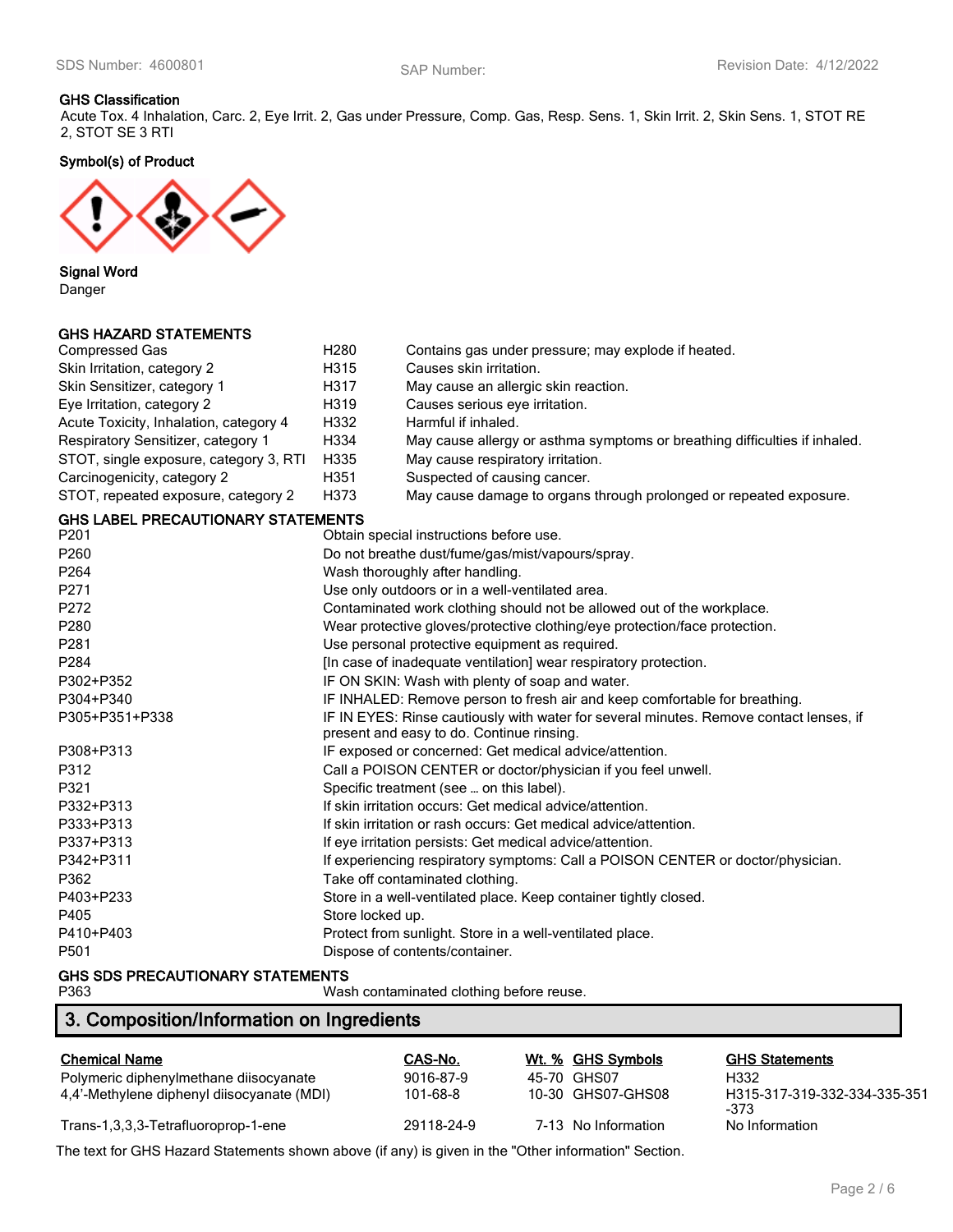## **4. First-aid Measures**

**FIRST AID - INHALATION:** If you experience difficulty in breathing, leave the area to obtain fresh air. If continued difficulty is experienced, get medical attention immediately.

**FIRST AID - SKIN CONTACT:** Wash skin with soap and water for 15 minutes. Get medical aid if symptoms persist. Use a rag to remove excess foam from skin and remove contaminated clothing. Use of a solvent, such as acetone (nail polish remover) or mineral spirits, may help in removing uncured foam residue from clothing or other surfaces (avoid eye contact). Cured foam may be physically removed by persistent washing with soap and water. If irritation develops, use mild skin cream. If irritation persists, obtain medical attention.

**FIRST AID - EYE CONTACT:** In case of contact, immediately flush eyes with large quantities of water for at least 15 minutes until irritation subsides. Get medical attention immediately.

**FIRST AID - INGESTION:** If swallowed, DO NOT INDUCE VOMITING. Get medical attention immediately.

## **5. Fire-fighting Measures**

**UNUSUAL FIRE AND EXPLOSION HAZARDS:** Closed containers may burst if exposed to extreme heat or fire. Containers may explode if exposed to extreme heat.

**SPECIAL FIREFIGHTING PROCEDURES:** Wear self-contained breathing apparatus pressure-demand (NIOSH approved or equivalent) and full protective gear. Use water spray to cool exposed surfaces.

**EXTINGUISHING MEDIA:** Alcohol Foam, Carbon Dioxide, Dry Chemical, Water Spray or Fog, Water

## **6. Accidental Release Measures**

### **ENVIRONMENTAL MEASURES:** No Information

**STEPS TO BE TAKEN IF MATERIAL IS RELEASED OR SPILLED:** Contain spilled material and remove with inert absorbent. Dispose of contaminated absorbent, container and unused contents in accordance with local, state and federal regulations. Use personal protective equipment as necessary. Read all product instructions before using. Personal protective equipment should include impervious gloves, protective eye wear, and suitable work clothes. Scrape up dried material and place into containers. Uncured product is very sticky, so carefully remove the bulk of the foam by scraping it up and then immediately remove residue with a rag and solvent such as polyurethane cleaner, mineral spirits, acetone (nail polish remover), paint thinner, etc. Once the product has cured, it can only be removed physically by scraping, buffing, etc. Dispose as plastic waste (foam plastic) in accordance with all applicable guidelines and regulations.

## **7. Handling and Storage**

**HANDLING:** KEEP OUT OF REACH OF CHILDREN!DO NOT TAKE INTERNALLY. Make sure nozzle is directed away from yourself prior to discharge. Keep away from open flames, hot surfaces and sources of ignition. Wear appropriate personal protection. Avoid breathing vapor and contact with eyes, skin and clothing. Use only with adequate ventilation. Ensure fresh air entry during application and drying. Wash thoroughly after handling. Contains isocyanates. See information supplied by the manufacturer. Persons allergic to isocyanates, and particularly those suffering from asthma or other respiratory conditions, should not work with isocyanates.

**STORAGE:** Store away from sources of ignition and heat. Protect material from direct sunlight. Keep containers tightly closed in a dry, cool and well-ventilated place. Do not store at temperatures above 120 °F (49 °C). Store containers away from excessive heat and freezing. Store away from caustics and oxidizers.

## **8. Exposure Controls/Personal Protection**

| Ingredients with Occupational Exposure Limits                                       |                                         |                       |                     |                               |
|-------------------------------------------------------------------------------------|-----------------------------------------|-----------------------|---------------------|-------------------------------|
| <b>Chemical Name</b>                                                                | <b>ACGIH TLV-TWA</b>                    | <b>ACGIH-TLV STEL</b> | <b>OSHA PEL-TWA</b> | <b>OSHA PEL-CEILING</b>       |
| Polymeric diphenylmethane diisocyanate N.E.<br>4,4'-Methylene diphenyl diisocyanate | $0.005$ ppm TWA                         | N.E.<br>N.E.          | N.E.<br>N.E.        | N.F.<br>0.02 ppm Ceiling, 0.2 |
| (MDI)                                                                               | Methylene bisphenyl<br>isocyanate (MDI) |                       |                     | mg/m3 Ceiling                 |
| Trans-1,3,3,3-Tetrafluoroprop-1-ene                                                 | N.E.                                    | N.E.                  | N.E.                | N.E.                          |

**Further Advice: MEL = Maximum Exposure Limit OES = Occupational Exposure Standard SUP = Supplier's Recommendation Sk = Skin Sensitizer N.E. = Not Established**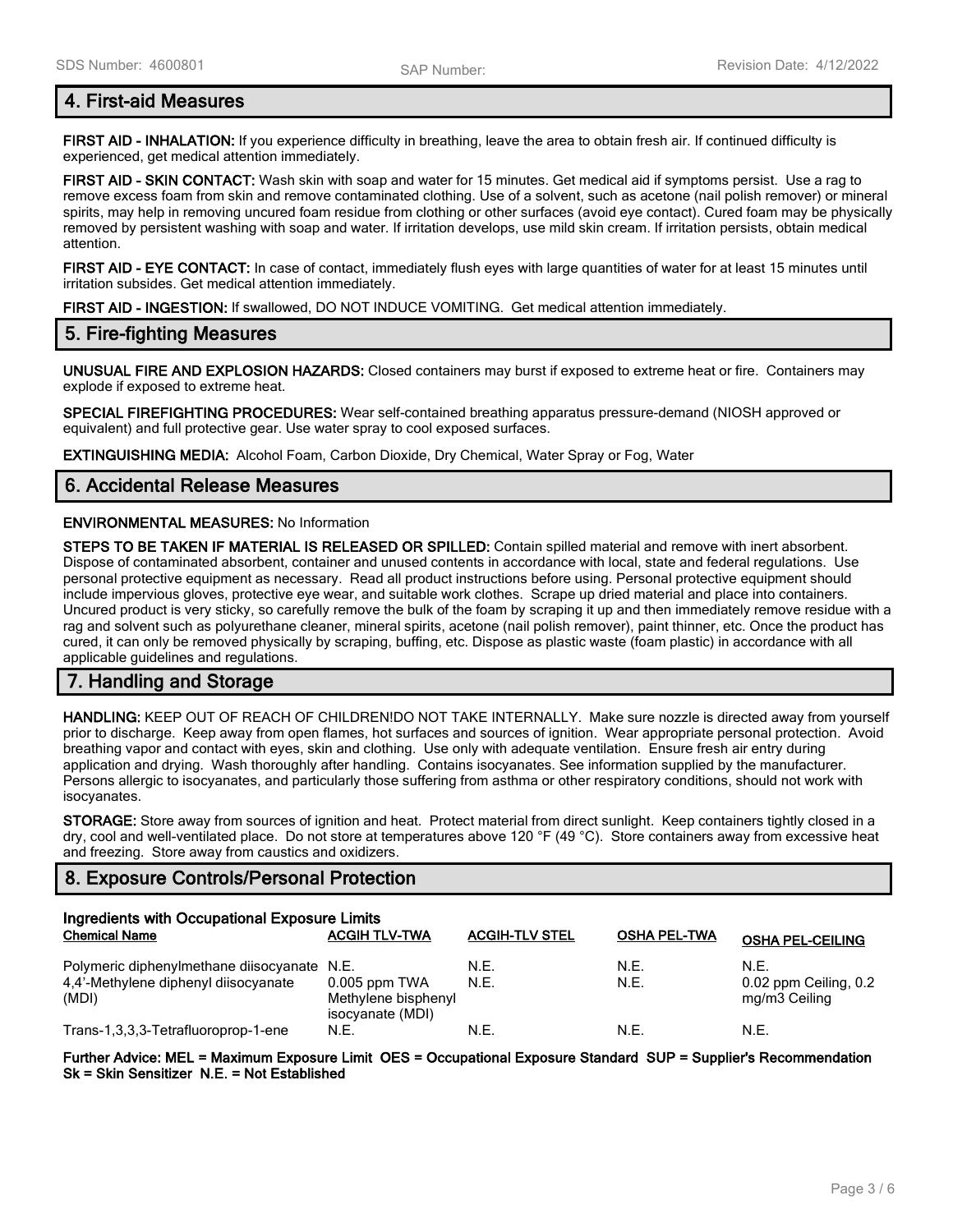#### **Personal Protection**



**RESPIRATORY PROTECTION:** No personal respiratory protective equipment normally required. If concentrations exceed the exposure limits specified, use of a NIOSH-approved supplied air respirator is recommended. Where the protection factor is exceeded, use of a Self Contained Breathing Apparatus (SCBA) may be necessary. A respiratory protection program that meets the OSHA 1910.134 and ANSI Z88.2 requirements must be followed whenever workplace conditions warrant a respirator's use.



**SKIN PROTECTION:** Wear nitrile, neoprene, or natural rubber gloves.



**EYE PROTECTION:** Goggles or safety glasses with side shields.



**OTHER PROTECTIVE EQUIPMENT:** Provide eyewash and solvent impervious apron if body contact may occur.



**HYGIENIC PRACTICES:** Wash hands before breaks and at the end of workday. Remove and wash contaminated clothing before re-use.

# **9. Physical and Chemical Properties**

**Appearance:** Cream **Physical State:** Foam **Vapor Density: Heavier Than Air Flammability, NFPA:** Non-Flammable **Combustible Dust:** Does not support combustion

Does not support combustion

**Odor:** Slight Solvent **Odor Threshold:** Not Established<br> **Density, a/cm3:** Computer of the Contract of the Contract of the Contract of the Not Applicable **Density, g/cm3:** 1.22 - 1.22 **pH: pH:** Not Applicable **Freeze Point, °C: Not Established Viscosity (mPa.s):** Not Aplicable Mot Aplicable **Solubility in Water:** Not Established **Solubility in Water:** Not Established **Solubility in Water:** Not Established **Partition Coeff., n-octanol/water: Decomposition Temperature, °C:** Not Established **Explosive Limits, %:** M.E. - N.E. - N.E. - N.E. - N.E. - N.E. - N.E. - N.E. - N.E. - N.E. - N.E. - N.E. - N.E. - N.E. - N.E. - N.A. - N.A. - N.A. - N.A. - N.A. - N.A. - Aut **Boiling Range, °C:** N.A. - N.A. **Auto-Ignition Temperature, °C** Not Established **Minimum Flash Point, °C:** N.A. **Vapor Pressure, mmHg:** Not Established **Evaporation Rate:** Faster Than n-Butyl Acetate **Flash Method:** Not Applicable **Not Applicable** 

(See "Other information" Section for abbreviation legend) (If product is an aerosol, the flash point stated above is that of the propellant.)

# **10. Stability and Reactivity**

**STABILITY:** Stable under recommended storage conditions.

**CONDITIONS TO AVOID:** Excessive heat and freezing.

**INCOMPATIBILITY:** Incompatible with strong bases and oxidizing agents.

**HAZARDOUS DECOMPOSITION PRODUCTS:** Normal decomposition products, i.e., COx, NOx.

### **11. Toxicological Information**

**EFFECT OF OVEREXPOSURE - INHALATION:** Vapors may be irritating to eyes, nose, throat, and lungs. Inhalation of high concentrations may cause headache, nausea, and dizziness.

**EFFECT OF OVEREXPOSURE - SKIN CONTACT:** May cause sensitization by skin contact. May cause localized irritation, reddening or swelling. Prolonged or repeated exposure may lead to sensitization and/or contact dermatitis. This product has strong adhesive-like characteristics and will adhere aggressively to skin and other surfaces. If accidental contact occurs, follow the appropriate first-aid procedure described in Section 4 of this SDS.

**EFFECT OF OVEREXPOSURE - EYE CONTACT:** Direct eye contact may cause irritation. Mist and vapors may cause eye irritation. Foam contact can cause physical damage due to adhesive character.

**EFFECT OF OVEREXPOSURE - INGESTION:** Ingestion may cause gastrointestinal irritation, nausea, vomiting and diarrhea.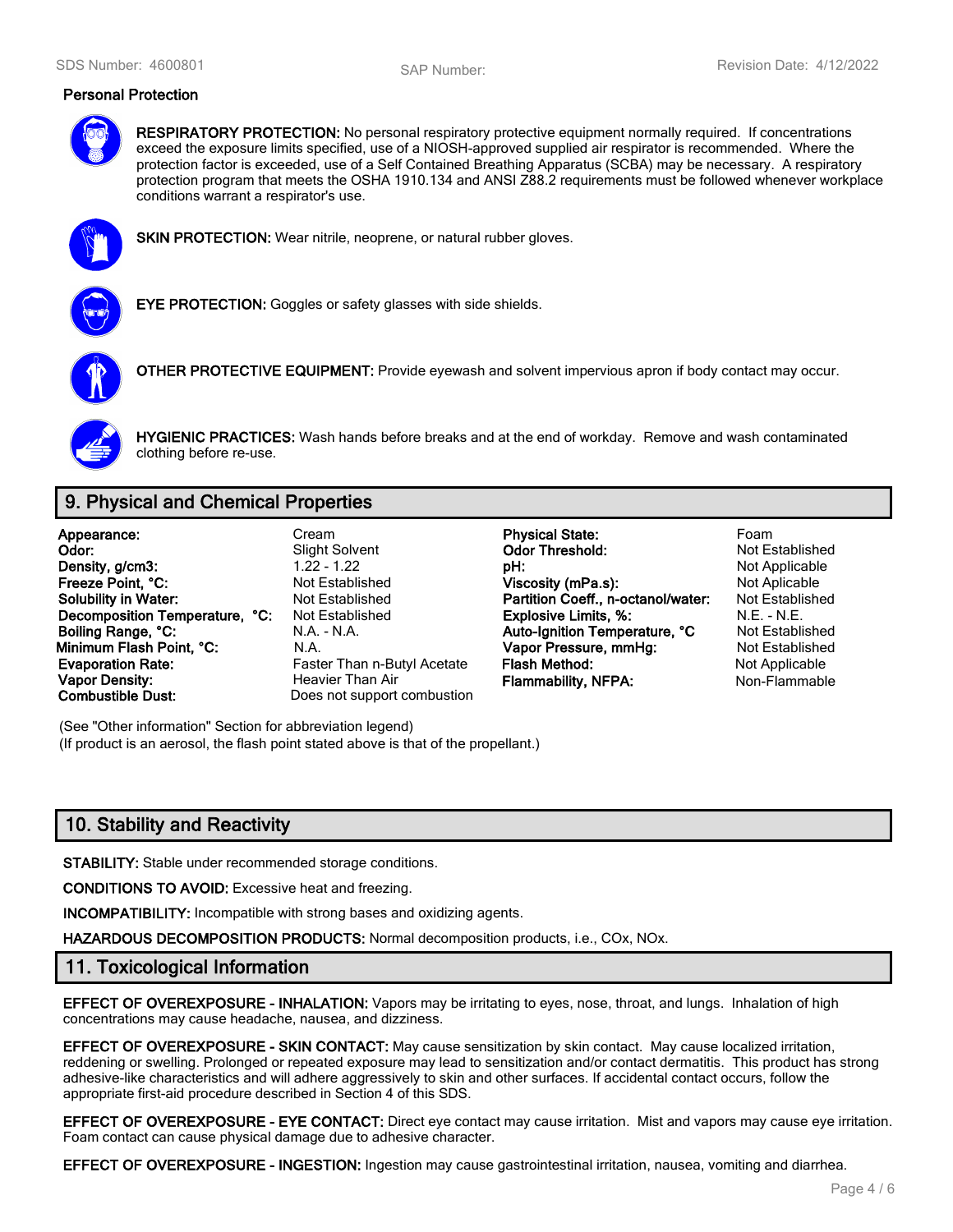#### **CARCINOGENICITY:** Limited evidence in experimental animals.

**EFFECT OF OVEREXPOSURE - CHRONIC HAZARDS:** Repeated or prolonged exposure may cause respiratory system damage. Repeated contact may cause allergic reactions in very susceptible persons.

**PRIMARY ROUTE(S) OF ENTRY:** Skin Contact, Inhalation, Eye Contact

#### **Acute Toxicity Values**

**The acute effects of this product have not been tested. Data on individual components are tabulated below**

| CAS-No.<br>9016-87-9 | <b>Chemical Name</b><br>Polymeric diphenylmethane diisocyanate | Oral LD50<br>49000 mg/kg Rat | Dermal LD50<br>>9400 mg/kg Rabbit | Vapor LC50<br>N.I. |
|----------------------|----------------------------------------------------------------|------------------------------|-----------------------------------|--------------------|
| 101-68-8             | 4.4'-Methylene diphenyl diisocyanate (MDI)                     | 31600 mg/kg Rat              | 9400 mg/kg Rabbit                 | N.I.               |
| 29118-24-9           | Trans-1,3,3,3-Tetrafluoroprop-1-ene                            | N.I.                         | N.L                               | N.I.               |

N.I. = No Information

# **12. Ecological Information**

#### **ECOLOGICAL INFORMATION:** No Information

### **13. Disposal Information**

**DISPOSAL INFORMATION:** Contents under pressure. Dispose of material in accordance with all federal, state and local regulations. State and Local regulations/restrictions are complex and may differ from Federal regulations. Responsibility for proper waste disposal is with the owner of the waste. Liquids cannot be disposed of in a landfill. Before disposing of containers, relieve container of any remaining product and pressure. Empty cylinders, once relieved of all pressure, can be disposed of as non-hazardous waste.

**STEPS TO BE TAKEN IF MATERIAL IS RELEASED OR SPILLED:** Contain spilled material and remove with inert absorbent. Dispose of contaminated absorbent, container and unused contents in accordance with local, state and federal regulations. Use personal protective equipment as necessary. Read all product instructions before using. Personal protective equipment should include impervious gloves, protective eye wear, and suitable work clothes. Scrape up dried material and place into containers. Uncured product is very sticky, so carefully remove the bulk of the foam by scraping it up and then immediately remove residue with a rag and solvent such as polyurethane cleaner, mineral spirits, acetone (nail polish remover), paint thinner, etc. Once the product has cured, it can only be removed physically by scraping, buffing, etc. Dispose as plastic waste (foam plastic) in accordance with all applicable guidelines and regulations.

## **14. Transport Information**

| <b>DOT UN/NA Number:</b>                                       | UN3500                                                                                                          |
|----------------------------------------------------------------|-----------------------------------------------------------------------------------------------------------------|
| <b>DOT Proper Shipping Name:</b><br><b>DOT Technical Name:</b> | Chemical under pressure, n.o.s.<br>(trans-1,3,3,3-Tetrafluoroprop-1-ene, trans-1-Chloro-3,3,3-trifluoropropene) |
| <b>DOT Hazard Class:</b>                                       | 2.2 Non-flamm compressed gas                                                                                    |
| <b>Hazard SubClass:</b>                                        | N.A.                                                                                                            |
| <b>Packing Group:</b>                                          | N.A.                                                                                                            |

## **15. Regulatory Information**

# **U.S. Federal Regulations:**

### **CERCLA - SARA Hazard Category**

This product has been reviewed according to the EPA 'Hazard Categories' promulgated under Sections 311 and 312 of the Superfund Amendment and Reauthorization Act of 1986 (SARA Title III) and is considered, under applicable definitions, to meet the following categories:

Gas under pressure, Carcinogenicity, Acute Toxicity (any route of exposure), Skin Corrosion or Irritation, Respiratory or Skin Sensitization, Serious eye damage or eye irritation, Specific target organ toxicity (single or repeated exposure)

### **SARA SECTION 313:**

This product contains the following substances subject to the reporting requirements of Section 313 of Title III of the Superfund Amendment and Reauthorization Act of 1986 and 40 CFR part 372: